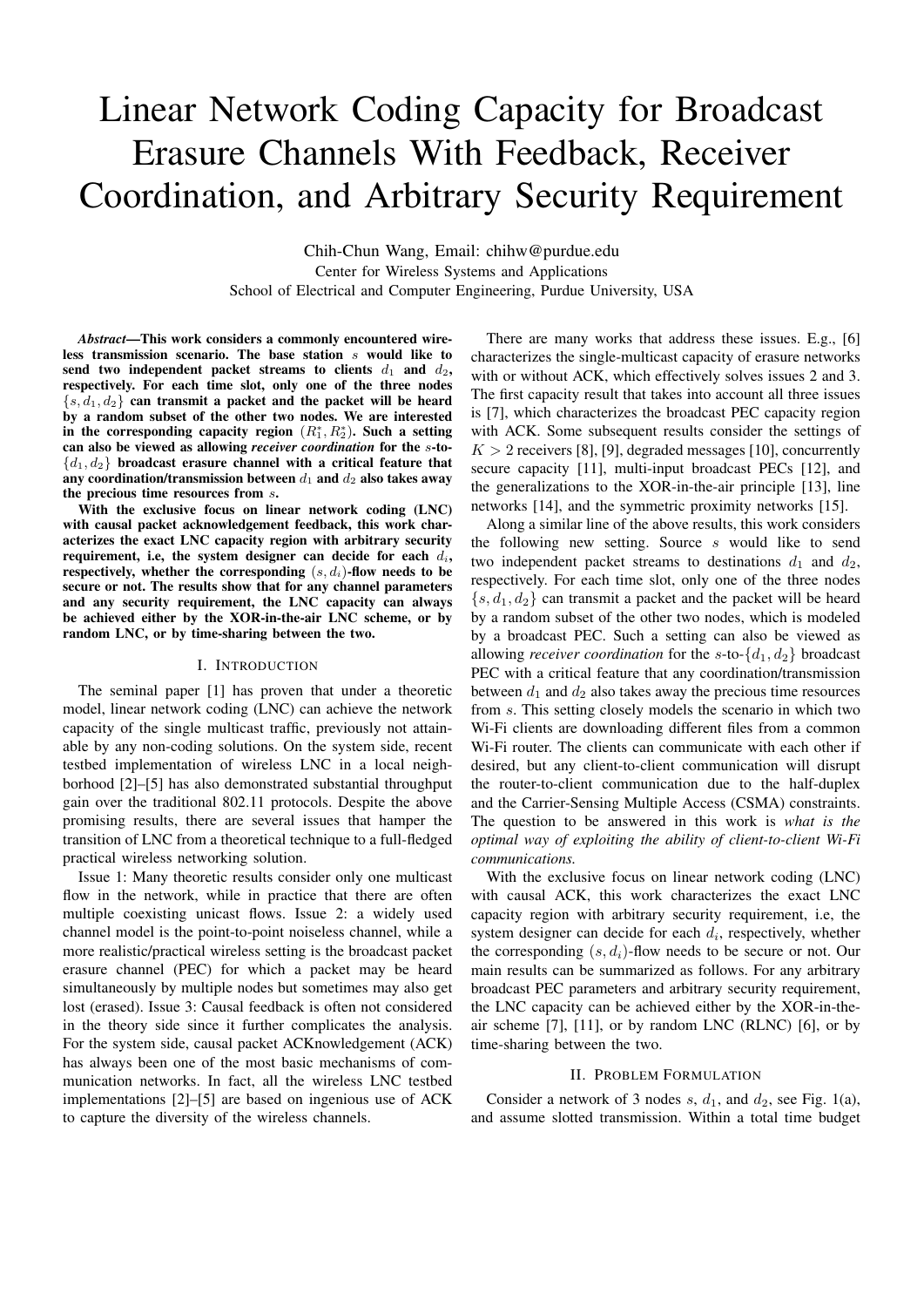

(b) Erasure relay (c) Relative positions of the existing results with channel.  $(p_1, p_2, p_{1 \vee 2}, p_{1 \rightarrow 2}, p_{2 \rightarrow 1}) = (0.4, 0.5, 0.8, 0.7, 0.6).$ 

Fig. 1. Erasure network models and illustration of the existing capacity results.

of *n* time slots, *s* would like to send  $n \cdot R_i$  packets  $\mathbf{W}_i \triangleq$  $(W_{i,1},\dots, W_{i,nR_i})$  to  $d_i$  for  $i \in \{1,2\}$ . Each packet  $W_{i,l}$ ,  $l =$  $1, \dots, nR_i$ , is chosen independently and uniformly randomly from a finite field  $GF(q)$ .

For any time slot  $t \in [n] \stackrel{\Delta}{=} \{1, \cdots, n\}$ , consider a random 4-dimensional *channel state information (CSI) vector*:

$$
\mathbf{Z}(t) = (Z_{s \to d_1}(t), Z_{s \to d_2}(t), Z_{d_1 \to d_2}(t), Z_{d_2 \to d_1}(t)) \in \{*, 1\}^4
$$

where "∗" and "1" represent erasure and successful reception, respectively. That is,  $Z_{s\rightarrow d_i}(t)=1$  means that  $d_i$  will receive  $Y_{s\rightarrow d_i}(t) = X_s(t)$ , where  $X_s(t) \in \mathsf{GF}(q)$  is the packet sent by s at time t. The other case  $Z_{s\rightarrow d_i}(t) = *$  means that  $d_i$ will receive  $Y_{s\to d_i}(t) = *$ , an erasure. Since we allow receiver coordination, we use  $Z_{d_i\rightarrow d_j}(t)$  to denote whether the packet  $X_{d_i}(t) \in \mathsf{GF}(q)$  sent by  $d_i$  can be heard by  $d_j$ . For simplicity, for any distinct nodes  $u \in \{s, d_1, d_2\}$  and<sup>1</sup>  $v \in \{d_1, d_2\}$ , we use  $Y_{u\to v}(t) = X_u(t) \circ Z_{u\to v}(t)$  as shorthand. We also assume  $\mathbf{Z}(t)$  being independent of  $\mathbf{W}_1$  and  $\mathbf{W}_2$ .

For any time t, we assume that only one of  $\{s, d_1, d_2\}$  can transmit. We use  $\sigma(t) \in \{s, d_1, d_2\}$  to denote the *scheduling decision* at time  $t$ . For convenience, when a node  $u$  is not scheduled at time t, we simply set  $Y_{u\rightarrow v}(t) = *$  for any possible receiver v. As a result, the  $\sigma(t)$  can be incorporated into the following expression of  $Y_{u\rightarrow v}(t)$ :

$$
Y_{u \to v}(t) = X_u(t) \circ Z_{u \to v}(t) \circ 1_{\{\sigma(t) = u\}}.
$$

We assume that the PECs in the network (Fig.  $1(a)$ ) are memoryless and stationary. We use  $p_i \stackrel{\Delta}{=} \text{Prob}(Z_{s \to d_i}(t) = 1)$ to denote the probability that  $X_s(t)$  is heard by  $d_i$  and use  $p_{1\vee2} \triangleq$  Prob $(\exists i \in \{1,2\}, Z_{s\rightarrow d_i}(t) = 1)$  to denote the probability that  $X_s(t)$  is heard by at least one of  $\{d_1, d_2\}$ . If the broadcast PEC is *spatially independent* (see [9] for discussion), then  $p_{1\vee 2} = 1 - (1 - p_1)(1 - p_2)$ . Throughout this paper, we do not assume spatial independence. We only require "max $(p_1, p_2) \leq p_1 \vee p_2 \leq p_1 + p_2$ " for consistence. For the  $d_i$ -to- $d_j$  channel, we define  $p_{i\rightarrow j} \triangleq \text{Prob}(Z_{d_i\rightarrow d_j} = 1)$ . We use brackets  $[\cdot]_1^t$  to denote the collection from time 1 to t. For example,  $[\mathbf{Z}, Y_{s \to d_2}]_1^t$  $\stackrel{\Delta}{=} {\{\mathbf{Z}(\tau), Y_{s \to d_2}(\tau) : \forall \tau \in [1, t]\}}.$ 

Given the traffic load  $(R_1, R_2)$ , a network code is defined by  $n$  scheduling decision functions

$$
\forall t \in [n], \ \sigma(t) = f_{\sigma,t}([\mathbf{Z}]_1^{t-1}), \tag{1}
$$

 $3n$  encoding functions at s,  $d_1$ , and  $d_2$ , respectively: For all  $t \in [n], i \in \{1, 2\}, \text{ and } j \in \{1, 2\} \backslash i,$ 

$$
X_s(t) = f_{s,t}(\sigma(t), \mathbf{W}_1, \mathbf{W}_2, [\mathbf{Z}]_1^{t-1})
$$
 (2)

$$
X_{d_i}(t) = f_{d_i, t}(\sigma(t), [Y_{s \to d_i}, Y_{d_j \to d_i}, \mathbf{Z}]_1^{t-1}),
$$
 (3)

and 2 decoding functions at  $d_1$  and  $d_2$ , respectively:

$$
\hat{\mathbf{W}}_i = f_{d_i}([\sigma, Y_{s \to d_i}, Y_{d_j \to d_i}, \mathbf{Z}]_1^n)
$$
 for all distinct *i*, *j*. (4)

Eq.  $(1)$  implies that the scheduling decision at time t is based on the network-wide CSI in time 1 to  $(t-1)$ . A network code is linear if (2) and (3) can be written as

$$
X_s(t) = (\mathbf{W}_1, \mathbf{W}_2, \mathbf{V}) \cdot \mathbf{c}_{s,t}^{\mathrm{T}}
$$
  
and 
$$
X_{d_i}(t) = (\mathbf{W}_1, \mathbf{W}_2, \mathbf{V}) \cdot \mathbf{c}_{d_i,t}^{\mathrm{T}},
$$

where **V** is an  $n_{seed}$ -dimensional row vector in  $GF(q)$  of which each coordinate is a "seed" independently and uniformly randomly generated at source s that is unknown to  $d_1$  and  $d_2$  unless being communicated.  $\mathbf{c}_{s,t}$  and  $\mathbf{c}_{d_i,t}$  are  $(nR_1 + nR_2 + n_{seed})$ -dimensional row vectors in GF(q), also termed the global coding vectors (GCVs), and  $\mathbf{c}_{s,t}^{\mathrm{T}}$  and  $\mathbf{c}_{d_i,t}^{\mathrm{T}}$ are the corresponding transpose. For the input/output consistence, we require  $c_{d_i,t}$  being in the linear span of the GCVs of the received packets  $[Y_{s\to d_i}, Y_{d_j\to d_i}]_1^{t-1}$ . The LNC designer can choose the GCVs  $c_{s,t}$  and  $c_{d_i,t}$  based on the current scheduling  $\sigma(t)$  and the past CSI  $\left[\mathbf{Z}\right]_1^{t-1}$ . The introduction of the random seed packets in **V** is to encompass the design of any *one-time pad encryption* under the general umbrella of LNC designs. The value of  $n_{seed}$  can be chosen arbitrarily by the LNC designer. Decoding of LNC (cf. (4)) can be easily implemented [5] by Gaussian elimination.

A *security requirement* is denoted by  $sr \in \{0, 1\}^2$ . For any  $\theta_1, \theta_2 \in \{0, 1\}$ , sr =  $(\theta_1, \theta_2)$  represents the following *information-theoretic security* requirement: "For any i satisfying  $\theta_i = 1$ , we must have  $I(\mathbf{W}_i; [Y_{s \to d_i}, Y_{d_i \to d_i}]) = 0$  where  $j \in \{1,2\}$  and  $I(\cdot;\cdot)$  is the mutual information." Namely, the  $(s, d_i)$ -flow needs to be secure if  $\theta_i = 1$ . For example,  $s = (0, 1)$  means that only the  $(s, d_2)$ -flow needs to be secure while there is no security constraint on the  $(s, d_1)$ -flow.

*Definition 1:* Fix the  $p_1$ ,  $p_2$ ,  $p_{1\vee 2}$ ,  $p_{1\rightarrow 2}$ ,  $p_{2\rightarrow 1}$ , and sr values. A rate vector  $(R_1, R_2)$  is LNC-achievable if for any  $\epsilon > 0$ , there exists a linear network code with sufficiently large  $n$ ,  $n_{\text{seed}}$ , and  $GF(q)$  such that  $\max_{\forall i \in \{1,2\}} \text{Prob}(\mathbf{W}_i \neq \mathbf{W}_i) < \epsilon$ and the security requirement sr is satisfied. The LNC-capacity region is the closure of all LNC-achievable  $(R_1, R_2)$ .

#### III. DEGENERATE CASES

If we choose  $p_{1\rightarrow 2} = p_{2\rightarrow 1} = 0$ , then our setting collapses to [7] when  $sr = (0, 0)$  and collpases to [11] when  $sr = (1, 1)$ .

<sup>&</sup>lt;sup>1</sup>We implicitly assume that a packet sent by  $d_i$  will never arrive at s. The reason is that since source s has all the packets to begin with, even if s receives some packets from  $d_i$ , s can simply discard those packets without affecting the overall throughput.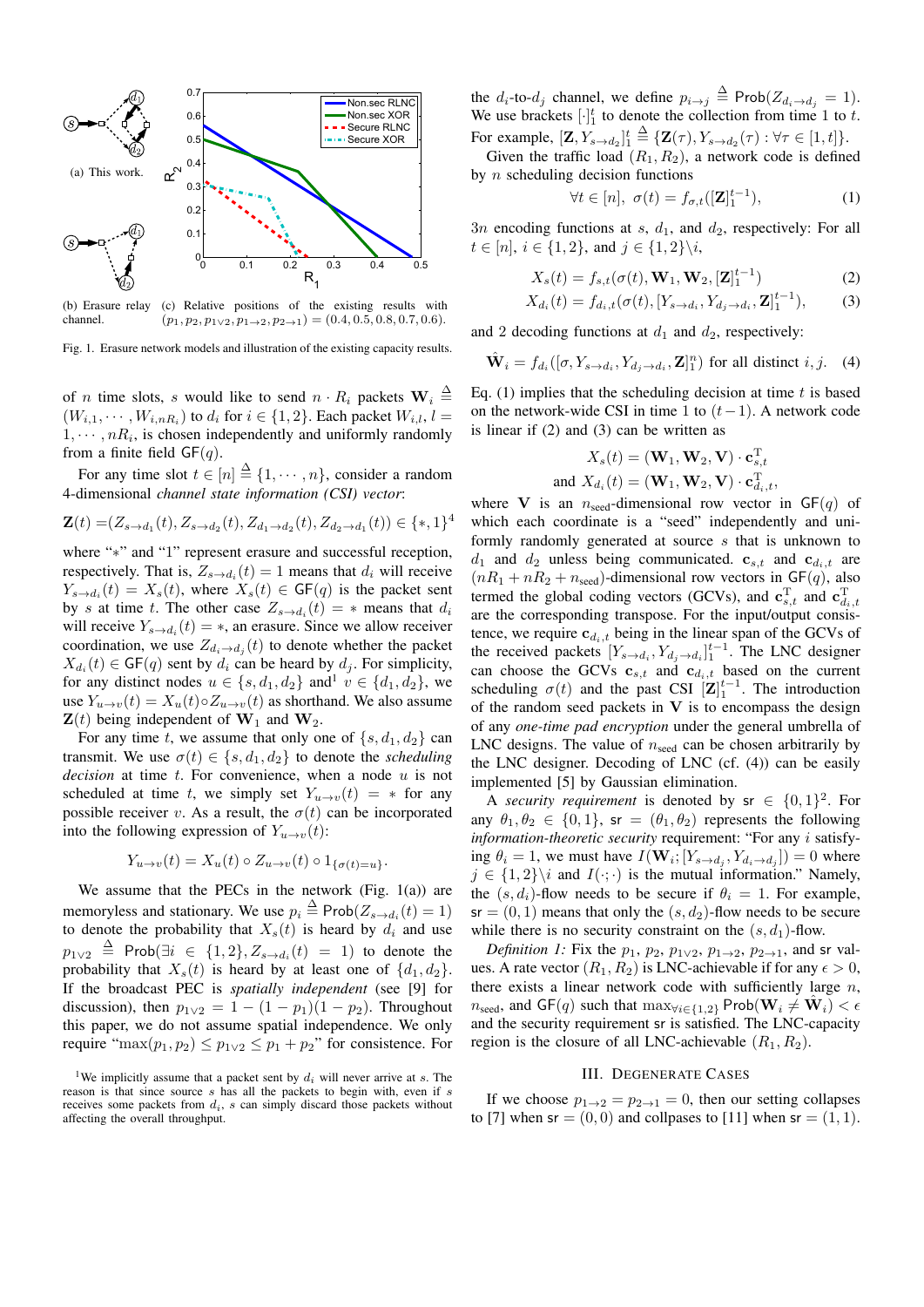The following is a restatement of the results in [7], [11] for these degenerate cases.

*Proposition 1 ([7], [11]):* Suppose  $p_{1\to 2} = p_{2\to 1} = 0$  (no receiver coordination). The  $sr = (0, 0)$  capacity region is the convex hull of  $(0, 0)$  and the following three rate vectors:

$$
(p_1, 0), \quad (0, p_2), \quad \text{and} \quad (R_{1, \text{XOR}}^{\text{non/sec}}, R_{2, \text{XOR}}^{\text{non/sec}})
$$
  

$$
\stackrel{\Delta}{=} \left( \frac{p_1 p_{1 \vee 2} (p_{1 \vee 2} - p_2)}{p_{1 \vee 2}^2 - p_1 p_2}, \frac{p_2 p_{1 \vee 2} (p_{1 \vee 2} - p_1)}{p_{1 \vee 2}^2 - p_1 p_2} \right).
$$

The sr =  $(1, 1)$  capacity region is the convex hull of  $(0, 0)$ and the following three rate vectors:

$$
\left(\frac{p_1(p_{1\vee 2}-p_2)p_{1\vee 2}}{p_1p_2+p_{1\vee 2}(p_{1\vee 2}-p_2)},0\right),
$$
\n
$$
\left(0,\frac{p_2(p_{1\vee 2}-p_1)p_{1\vee 2}}{p_1p_2+p_{1\vee 2}(p_{1\vee 2}-p_1)}\right),
$$
 and\n
$$
(R_{1,\text{XOR}}^{\text{secure}},R_{2,\text{XOR}}^{\text{secure}})\stackrel{\Delta}{=} \left(\frac{p_1(p_{1\vee 2}-p_2)}{p_{1\vee 2}},\frac{p_2(p_{1\vee 2}-p_1)}{p_{1\vee 2}}\right).
$$

The subscript "XOR" denotes that those rates can be achieved by the XOR-in-the-air principle, which are provably optimal [7], [11] when receiver coordination is prohibited.

The following is a combination of [6] and some new findings on the secure unicast capacity of erasure relay channels.

*Proposition 2:* The *unicast capacity points* of the  $sr = (0, 0)$ capacity region (the farthest points along the x- and y-axes) are  $(R_{1,RLNC}^{non/sec}, 0)$  and  $(0, R_{2,RLNC}^{non/sec})$ , respectively, where

$$
R_{1,\text{RLNC}}^{\text{non.scc}} \stackrel{\Delta}{=} \max\left(p_1, \frac{p_{2\to 1}p_{1\vee 2}}{p_{2\to 1} + p_{1\vee 2} - p_1}\right) \tag{5}
$$

$$
R_{2,\text{RLNC}}^{\text{non.scc}} \stackrel{\Delta}{=} \max\left(p_2, \frac{p_{1\to 2}p_{1\vee 2}}{p_{1\to 2} + p_{1\vee 2} - p_2}\right). \tag{6}
$$

The unicast capacity points of the  $sr = (1, 1)$  LNC-capacity region are  $(R_{1,RLNC}^{\text{secure}}, 0)$  and  $(0, R_{2,RLNC}^{\text{secure}})$ , respectively, where

$$
R_{1,RLNC}^{\text{secure}} \stackrel{\Delta}{=} \max \left( \frac{p_1 (p_{1 \vee 2} - p_2) p_{1 \vee 2}}{p_1 p_2 + p_{1 \vee 2} (p_{1 \vee 2} - p_2)}, \frac{p_{2 \to 1} (p_{1 \vee 2} - p_2) p_{1 \vee 2}}{p_1 p_2 + p_{1 \vee 2} (p_{1 \vee 2} - p_2 + p_{2 \to 1} - p_1)} \right) \tag{7}
$$

$$
R_{2,RLNC}^{\text{secure}} \stackrel{\Delta}{=} \max \left( \frac{p_2 (p_{1\vee 2} - p_1) p_{1\vee 2}}{p_1 p_2 + p_{1\vee 2} (p_{1\vee 2} - p_1)}, \frac{p_{1\to 2} (p_{1\vee 2} - p_1) p_{1\vee 2}}{p_1 p_2 + p_{1\vee 2} (p_{1\vee 2} - p_1 + p_{1\to 2} - p_2)} \right). \tag{8}
$$

The subscript "RLNC" denotes that the two unicast capacity points can be achieved by RLNC [3], [4], [6]. The proof of this proposition is relegated to Section V.

Fig. 1(c) illustrates the relative positions of the rate vectors in Propositions 1 and 2. The triangular regions correspond to the rates achievable by time-sharing the unicast capacity points described in Proposition 2.

#### IV. MAIN RESULT

*Proposition 3:* Consider arbitrary  $p_1$ ,  $p_2$ ,  $p_{1 \vee 2}$ ,  $p_{1 \rightarrow 2}$ , and  $p_{2\rightarrow1}$  values. We then have



Fig. 2. The LNC-capacity regions for  $sr = (0, 0), (1, 1),$  and  $(0, 1),$ respectively, with  $(p_1, p_2, p_{1\vee 2}, p_{1\rightarrow 2}, p_{2\rightarrow 1}) = (0.4, 0.5, 0.8, 0.7, 0.6).$ 

- If  $sr = (0, 0)$ , the LNC-capacity is the convex hull of  $(0, 0)$  and the following three rate vectors:  $(R_{1, \text{XOR}}^{\text{non/sec}}, R_{2, \text{XOR}}^{\text{non/sec}}), (R_{1, \text{RLNC}}^{\text{non/sec}}, 0),$  and  $(0, R_{2, \text{RLNC}}^{\text{non/sec}}).$
- If  $sr = (0, 1)$ , the LNC-capacity is the convex hull of  $(0, 0)$  and the following three rate vectors:  $(R_{1, \text{XOR}}^{\text{secure}}, R_{2, \text{XOR}}^{\text{secure}}), (R_{1, \text{RLNC}}^{\text{non/sec}}, 0), \text{ and } (0, R_{2, \text{RLNC}}^{\text{secure}}).$
- If  $sr = (1, 1)$ , the LNC-capacity is the convex hull of  $(0, 0)$  and the following three rate vectors:  $(R_{1,\text{XOR}}^{\text{secure}}, R_{2,\text{XOR}}^{\text{secure}}), (R_{1,\text{RLNC}}^{\text{secure}}, 0), \text{ and } (0, R_{2,\text{RLNC}}^{\text{secure}}).$
- The case  $sr = (1, 0)$  is symmetric to the case  $sr = (0, 1)$ .

If we use dashed lines to represent the existing "regions" first plotted in Fig. 1(c), then the LNC capacity regions for different security requirements are plotted in Fig. 2. It is worth noting that in this example, the point  $(R_{1,XOR}^{\text{non/sec}}, R_{2,XOR}^{\text{non/sec}})$  is outside the convex hull of  $(0,0)$ ,  $(R_{1,RLNC}^{nonsec}, 0)$  and  $(0, R_{2,RLNC}^{nonsec})$ . This means that XOR-in-the-air strictly outperforms time-sharing plus random LNC. However, for certain  $(p_1, p_2, p_{1 \vee 2}, p_{1 \rightarrow 2}, p_{2 \rightarrow 1})$  values, we may have (Rnon.sec 1,XOR, Rnon.sec <sup>2</sup>,XOR) being strictly within the convex hull of  $(0,0)$ ,  $(R_{1,RLNC}^{non/sec},0)$  and  $(0,R_{2,RLNC}^{non/sec})$ . In those cases, timesharing plus RLNC is LNC-capacity-achieving.

#### V. AN OUTLINE OF THE PROOF

### *A. Achievability*

Consider the security requirement sr =  $(0, 0)$ . By [7], the rate vector  $(R_{1,XOR}^{non/sec}, R_{2,XOR}^{non/sec})$  is achievable. Since the unicast capacity point corresponds to an erasure relay channel Fig. 1(b), the results in [6], [13] can be used to prove directly that  $(R_{1,RLNC}^{nonsec}, 0)$  is achievable. Symmetrically,  $(0, R_{2,RLNC}^{nonsec})$  is achievable. The achievability proof for  $sr = (0, 0)$  is complete.

We now focus on the more interesting case:  $sr = (1, 1)$ . By [11], the rate vector  $(R_{1, XOR}^{\text{secure}}, R_{2, XOR}^{\text{secure}})$  is achievable. We now prove that  $(R_{1,RLNC}^{secure}, 0)$  is achievable. Without loss of generality, assume  $p_{2\rightarrow1} \geq p_1$ , in which case  $R_{1,\text{RLNC}}^{\text{secure}} = \frac{p_{2\to1}(p_{1\vee2}-p_2)p_{1\vee2}}{p_{1}p_{2}+p_{1\vee2}(p_{1\vee2}-p_{2}+p_{2\to1}-p_{1})}$  by (7). Otherwise, we have  $R_{1,\text{RLNC}}^{\text{secure}} = \frac{p_1(p_1 \vee 2 - p_2)p_1 \vee 2}{p_1p_2 + p_1 \vee 2(p_1 \vee 2 - p_2)},$  which is achievable even without receiver coordination, see Proposition 1 and [11].

We borrow the ideas in [11] and develop the following 3staged scheme sending  $nR_{1,\text{RLNC}}^{\text{secure}}$  packets from s to  $d_1$  within  $n$  time slots while respecting the security requirement.

Stage 1: For each time slot, s sends an independently and uniformly randomly generated "seed" packet. We continue Stage 1 for  $t_1 \triangleq \frac{n\tilde{R}_{1,\text{RLO}}^{\text{scque}}}{p_{1\vee 2}(p_{1\vee 2}-p_2)}$  time slots. After Stage 1,  $d_1$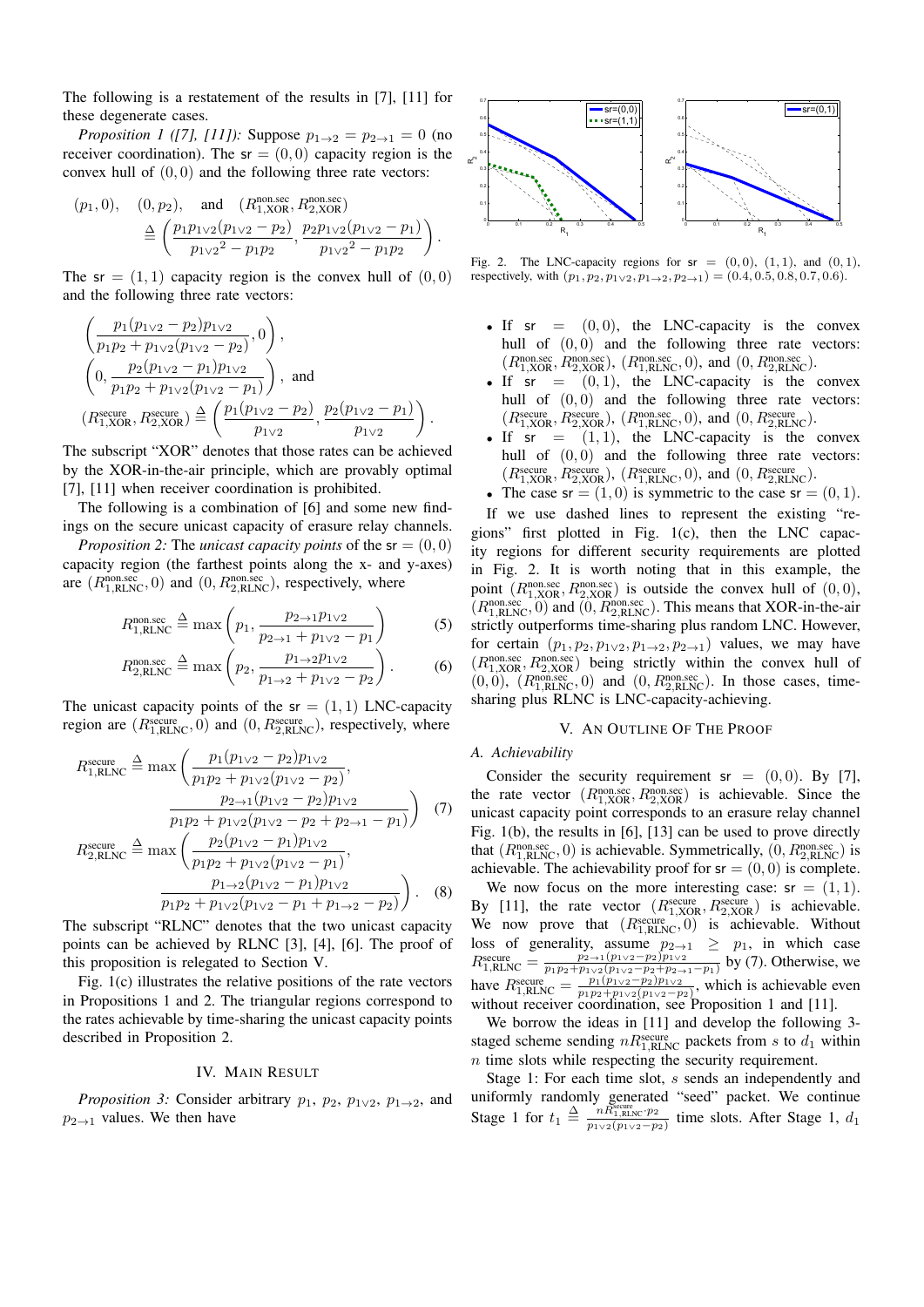will receive  $t_1 \cdot (p_{1 \vee 2} - p_2)$  number<sup>2</sup> of seeds that are shared *only* between s and  $d_1$ , i.e., completely unknown to  $d_2$ . We use  $V_1$  to  $V_{t_1(p_1\vee 2-p_2)}$  to denote the shared seeds. Obviously,  $d_2$  cannot extract any information of  $W_1$  in Stage 1 since all seeds are generated randomly.

Stage 2: For each time slot, s sends a linear sum  $X_s(t) =$  $V_h + W_{1,l}$  where the indices h and l are initialized to 1. Whenever  $d_2$  receives  $X_s(t)$ , we update  $h \leftarrow h+1$ . Whenever at least one of  $\{d_1, d_2\}$  receives  $X_s(t)$ , we update  $l \leftarrow l + 1$ . We continue Stage 2 for  $t_2 \triangleq \frac{n R_{1,\text{R LNC}}^{\text{sechic}}}{P_{1,\text{V2}}^{\text{1.2}}}\text{ time slots. We first}$ observe that  $t_2p_2 = t_1(p_{1\vee 2} - p_2)$ . Therefore, the h value reaches  $t_1(p_{1\vee2} - p_2)$  in the end of Stage 2. This means that every packet received by  $d_2$  is a linear sum with a distinct random seed  $V_h$  as one of its summands. Therefore,  $d_2$ cannot extract any information of  $W_1$  in Stage 2. From  $d_1$ 's perspective,  $d_1$  knows all  $V_h$  in Stage 1. Therefore, whenever  $d_1$  receives a linear sum  $X_s(t)$ , it can decode its desired  $W_{1,l}$ by subtracting  $V_h$ . Since  $t_2p_{1\vee2} = nR_{1,\text{RLNC}}^{\text{secure}}$ , the l value reaches  $nR_{1,\text{RLNC}}^{\text{secure}}$  in the end of Stage 2. This means that every information packet  $W_{1,1}$  to  $W_{1,nR_{1,\text{RLNC}}^{\text{secure}}}$  is either decoded by  $d_1$ , or participates in one of the linear sums received by  $d_2$ . If we count those linear sums that contains a  $W_{1,l}$  that has not been decoded by d<sub>1</sub>, we will have  $t_2(p_{1\vee2} - p_1)$  such linear sums. We denote them by  $U_1$  to  $U_{t_2(p_1\vee_2-p_1)}$ .

Stage 3: For each time slot,  $d_2$  sends  $X_{d_2}(t) = U_m$ where the index  $m$  is initialized to 1. Whenever  $d_1$  receives  $X_{d_2}(t)$ , we update  $m \leftarrow m + 1$ . We continue Stage 3 for  $t_3 \stackrel{\Delta}{=} \frac{t_2(p_1\sqrt{2}-p_1)}{p_2\sqrt{2}}$  time slots. Since neither s nor  $d_1$  transmits in Stage  $3, d_2$  cannot extract any further information of  $W_1$ in Stage 3. We also observe that  $t_3p_{2\to1} = t_2(p_{1\vee2} - p_1)$ . Therefore, the m value reaches  $t_2(p_{1\vee2} - p_1)$  in the end of Stage 3. This means that every  $U_m$  packet has been sent to  $d_1$ . Since each  $U_m$  is a linear sum of a  $V_h$  and a  $W_{1,l}$ ,  $d_1$ can decode in Stage 3 all the  $W_{1,l}$  that have not already been decoded (by  $d_1$ ) in Stage 2. The above arguments show that after 3 stages,  $d_2$  cannot extract any information of  $W_1$  while  $d_1$  can decode all  $W_1$  packets. One can easily verify by (7) that  $t_1 + t_2 + t_3 = n$  in our construction. We have thus shown that rate vector  $(R_{1,RLNC}^{secure}, 0)$  is achievable under sr =  $(1, 1)$ . Symmetrically,  $(0, R_{2,\text{RLNC}}^{\text{secure}})$  is achievable. The achievability proof for  $sr = (1, 1)$  is complete.

Consider  $sr = (0, 1)$ . Since there is no security requirement on flow-1, rate  $(R_{1,RLNC}^{\text{non/sec}}, 0)$  is achievable. Since  $sr = (0, 1)$  is a less demanding requirement than  $sr = (1, 1)$ , any achievable rate for  $sr = (1, 1)$  is also achievable for  $sr = (0, 1)$ . As a result, both  $(R_{1,XOR}^{\text{secure}}, R_{2,XOR}^{\text{secure}})$  and  $(0, R_{2,\text{RLNC}}^{\text{secure}})$  are achievable by our previous analysis. The achievability proof for  $sr =$  $(0, 1)$  is complete.

# *B. The Converse*

For the following, we only outline the proof for the hybrid security requirement  $sr = (0, 1)$ . The proofs for other sr values are similar and are thus omitted due to the space constraint.

The main structure of the proof is as follows. Given any  $(p_1, p_2, p_{1 \vee 2}, p_{1 \to 2}, p_{2 \to 1})$  and any  $(R_1, R_2)$  values, we first construct a linear programming (LP) problem and prove that if  $(R_1, R_2)$  is LNC-achievable, then the LP problem is feasible. Then for any fixed  $R_1$  value, we can maximize  $R_2$  subject to the LP formulation that captures all feasible  $(R_1, R_2)$ . This leads to an outer bound on the achievable  $(R_1, R_2)$  for the given  $\hat{R}_1$ . Finally, we convert the maximization problem into its dual and derive the converse part of Proposition 3 that holds for *any arbitrary*  $(R_1, R_2)$ .

Consider sr =  $(0, 1)$  and assume  $p_{1\rightarrow 2} \geq p_2$  and  $p_{2\rightarrow 1} \geq$  $p_1$ . The other case (either  $p_{1\rightarrow 2} < p_2$  or  $p_{2\rightarrow 1} < p_1$ ) is actually a degenerate case and is less interesting. For any time  $t$ , we define the *knowledge space*  $S_i$  as the linear span of all the GCVs of the packets  $[Y_{s\to d_i}, Y_{d_j\to d_i}]_1^{t-1}$  that  $d_i$  has received until time  $t - 1$ . The *message space*  $\Omega_i$  is the linear span of the GCVs corresponding to sending uncoded  $W_{i,l}$  packets (the delta vectors). For two linear spaces,  $T_1$  and  $T_2$ , we define the sum-space operator  $\oplus$  by  $T_1 \oplus T_2 = \text{span}(\mathbf{v} : \forall \mathbf{v} \in T_1 \cup T_2).$ We define the following 8 linear subspaces

$$
A_1 \triangleq S_1; \quad A_2 \triangleq S_2; \quad A_3 \triangleq S_1 \oplus \Omega_1; \quad A_4 \triangleq S_2 \oplus \Omega_2; A_5 \triangleq S_1 \oplus S_2; \quad A_6 \triangleq S_1 \oplus S_2 \oplus \Omega_1; A_7 = S_1 \oplus S_2 \oplus \Omega_2; \quad A_8 \triangleq S_1 \oplus \Omega_2.
$$
 (9)

Using  $A_1$  to  $A_8$ , we can now partition the overall message space  $\Omega$  into  $2^8 = 256$  disjoint subsets depending on whether a GCV **c** is in  $A_k$  or not, for  $k = 1, \dots, 8$ . Each subset is termed a *coding type* and can be indexed by an 8-bit string  $\mathbf{b} = b_1b_2 \cdots b_8$  where each  $b_k$  indicates whether **c** belongs to  $A_k$  or not. See [12] for the discussion of coding types.

Given any scheme that can achieve rate  $(R_1, R_2)$  with  $sr = (0, 1)$ , we claim that the source s must never send a GCV **c** of type-00000011 during the course of executing this scheme. The reason is that type-00000011 corresponds to  $(A_7 \cap A_8) \setminus \left( \bigcup_{k=1}^6 A_k \right)$ . Suppose the scheme sends a GCV in  $A_8 = S_1 \oplus \Omega_2$  but not in  $A_1 = S_1$ . This means that whenever  $d_1$  receives such a packet, the "collective" space  $S_1 \oplus \Omega_2$  will remain the same, but the individual space  $S_1$ will increase. Therefore, *the overlap*  $S_1 \cap \Omega_2$  *will increase*, *which implies that*  $S_1$  *can now derive some information of*  $W_2$ . This violates the requirement sr =  $(0, 1)$ . By applying such a security-based observation, we can follow the steps in [12] and derive the corresponding LP problem. Due to space constraints, we directly present the final result.

Define the following finite index sets S, D1, and D2:

$$
S \stackrel{\Delta}{=} \{0, 2, 4, 6, 14, 18, 22, 30,
$$
  
36, 38, 46, 54, 62, 94, 126, 175, 191, 255\},  

$$
D1 \stackrel{\Delta}{=} \{175, 191, 255\}, \text{ and } D2 \stackrel{\Delta}{=} \{94, 126, 255\}.
$$

For any 8-bit coding type  $\mathbf{b} = b_1b_2 \cdots b_8$ , we can view **b** as a base-2 expression with the leftmost bit being the most significant bit (MSB). For example, the statement " $\mathbf{b} = 38$ " is equivalent to " $\mathbf{b} = 00100110$ " and the statement " $\mathbf{b} \in \mathsf{S}$ and  $b_7 = 0$ " is equivalent to "**b**  $\in \{0, 4, 36\}$ ". For simplicity,

<sup>&</sup>lt;sup>2</sup>We only use the first-order analysis ( $n \to \infty$ ) based on the laws of large numbers and omit the technical discussion of the  $\epsilon$  terms when n is finite.